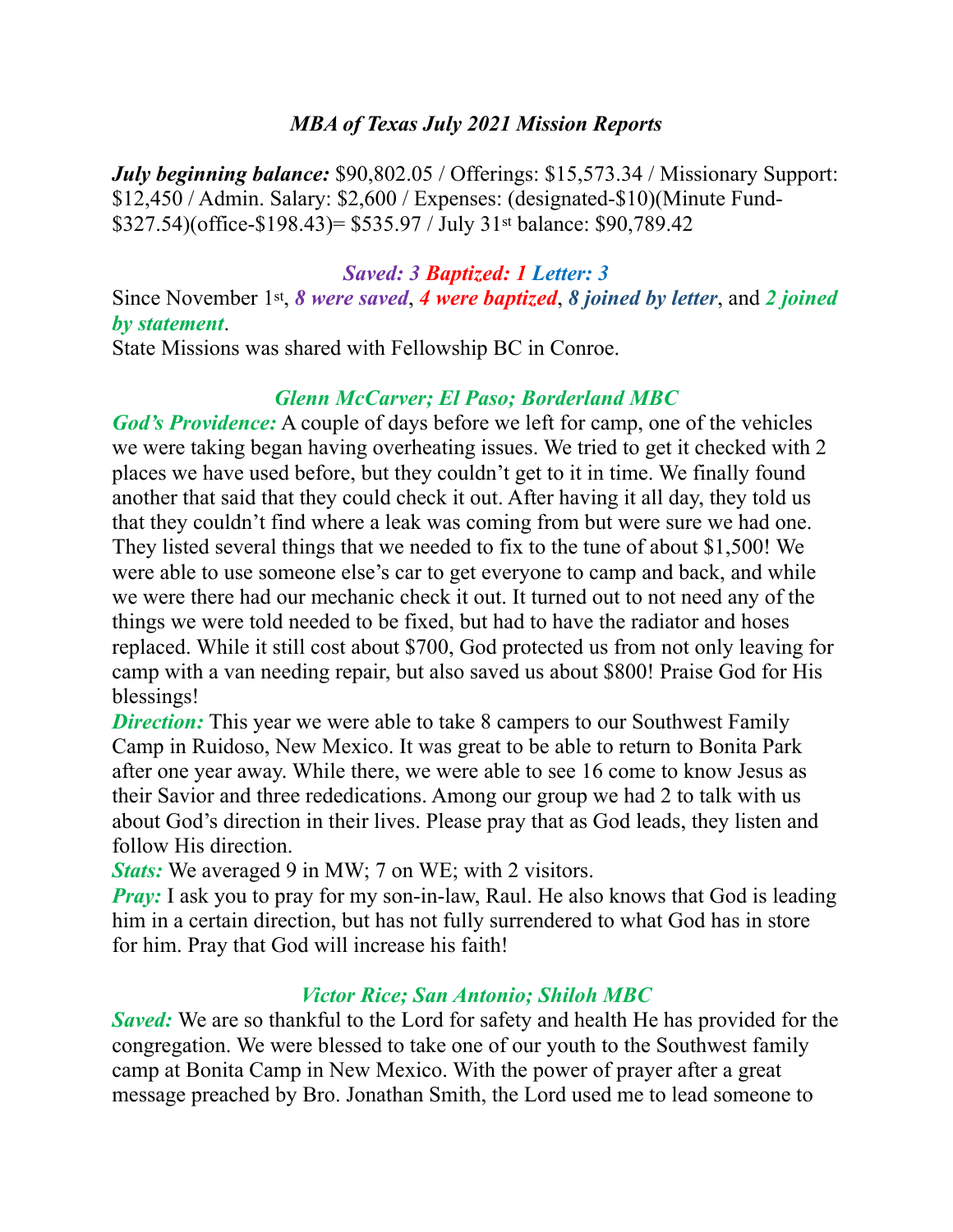Salvation. It was a blessing to hear her prayer of repentance and a call for the Lord to be her Savior. What a blessing for Northside BC as she was brought with their group.

*Mass Mail Out:* We started our mass mail throughout all the ABA churches in the USA for a request in helping our church get a building. We see in the Bible how God did mighty things as only God can do, such as parting the Red Sea with dry ground to cross, or God accepting the offering from Elijah verses the 450 prophets of Baal. Our prayer is that God would come to San Antonio to do a mighty work for the provision of a church/ soup kitchen, that it could be said that God provided in a mighty way.

*Stats:* We had **1 saved**. We averaged 13 in SS; 20 in MW; 12 on EW; and 14 WE. Our offering was \$6,290.35 with \$525 given to missions and \$1,200 paid on rent. We are busy inviting and witnessing.

We're also thankful to have Bro. Torres of Bethel BC having one of his members who is attending college in our area, to serve the Lord while away. Sis. Kaeth has been a blessing as she came and was well loved and attentive of the word.

# *Larry Watson; Rockdale; Landmark MBC*

*Joined:* July has been a good month. We had 4 visitors this month. Two have come on more than one Sunday. We also started our Wednesday evening prayer meeting and Bible study. Bro. Loddie, the gentleman that recently started coming, and has been playing the piano for us, came forward to unite with our church by letter this past Sunday!

*Changes:* We held our annual business meeting this past Sunday where we addressed many things, including increasing our Missions giving, which will begin next month as well as our church positions. It's amazing seeing the Lord work and people volunteering for different ministries that we didn't even have one a year ago!

*Prayers:* We would like to ask you all to remember Sis. Marilyn in your prayers. The heat has really taken a toll on her health, and she's been unable to attend. Please also remember our community in Milam County, many are being hit with Covid. Lastly, remember me in your prayers as far as my job in concerned. *Stats:* We had **1 join by letter**. We averaged 16 in SS; 18 in MW; and 6 on WE. Our offering was \$3,721 with \$100 given to missions.

*Close call:* We did have one Wednesday and Sunday where my family and I were unable to attend church due to direct Covid exposure. Thankfully I am through the quarantine days and have remained healthy. It was really hard to stay away!

# *Steven Haney; MBSF Director; Texas Tech U. Lubbock*

*Busy:* July was a busy month for us alongside of the MBSF work between church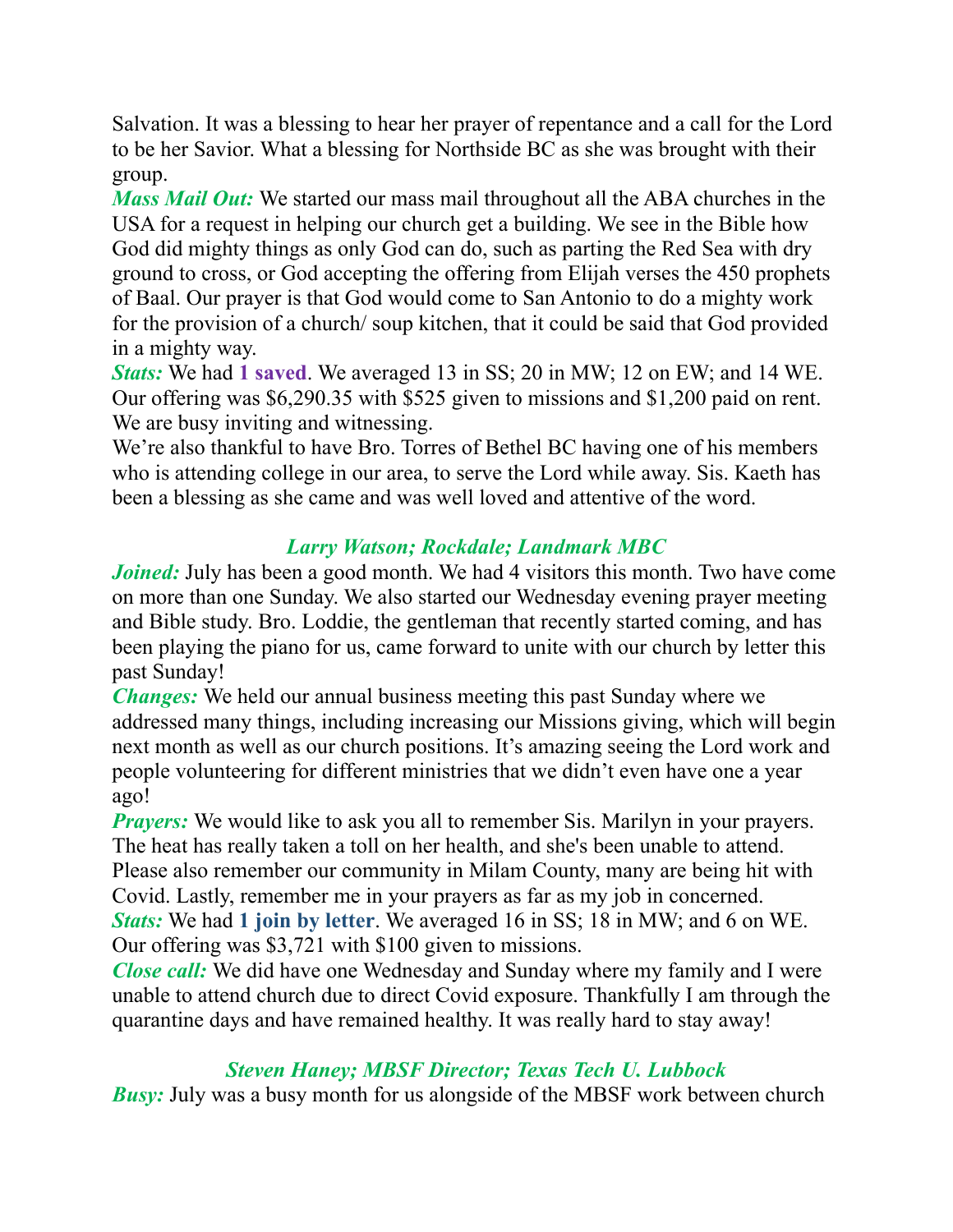camp where we had 4 from our church saved and our family vacation. *Semester Plans:* We put together a to-do list going for each officer and they have been working their way through that this month. Some of the list included things such as: making sure our student org status has been re-approved, getting all the new officers on Tech Connected for our MBSF contacts, getting a booth reserved for welcome week, contacting Tech to finalize information for reserving meeting rooms on campus, contacting the grounds use committee to check on areas and times for our out-reach booths, checking for community service projects for the fall semester, deciding on plans for a semester kick off fellowship, etc. We were able to do 2 of our officer zoom meetings this month and will be meeting several times in person before school begins once everyone is back in town to make sure everything is ready to go. Please continue to pray for us as we continue to get ready for the semester! I am excited for this fall and am looking forward to God doing a lot of big things! If you have any questions or concerns or contacts, let me know by calling (806)470-2850 or email me at [s\\_haneymbsf@outlook.com](mailto:s_haneymbsf@outlook.com). Thank you for your prayers and support, and God bless!

## *Joe Bozarth; Fellowship BC; Conroe*

*Joining*: The mission has had an exciting month. Two of our young people were saved at Youth Camp. One joined our mission by baptism. We had 2 other visitors who joined by promise of letter.

*Stats:* We had **2 saved**, **1 baptized**, and **2 to join by letter**. We averaged 23 in SS; 25 in MW; 17 in EW; and 12 on WE. Our offering was \$3,397.05 with \$464.72 given to missions and \$3,002 paid on the loan.

*Growing:* Our attendance has continued to grow. We are looking forward to a great August report as well.

### *David Smith; Lifeline BC; Mansfield*

*Venus:* We have begun a weekly Bible Study in the home of one of our members, who lives in Venus. We had about 10 in our first meeting. We are so thankful for this additional Bible group which we hope will contribute to the growth of our church. We are excited about what God will do through this. Venus is a small but growing area just south of Mansfield.

*Property:* We were hoping to be able to purchase a piece of property with a church building on it, but due to the owner's counter offer we were reluctant to follow through. We had asked for owner financing and the counter offer included a payoff penalty within the first three years in the amount of \$30,000, which was a turn-off point. Continue to pray that we find the property God wants us to have. *Stats:* We averaged 12 in MW; 15 in small groups, and 10 in Venus. Our offering was \$1,748 with \$310 given to missions and \$725 paid on rent.